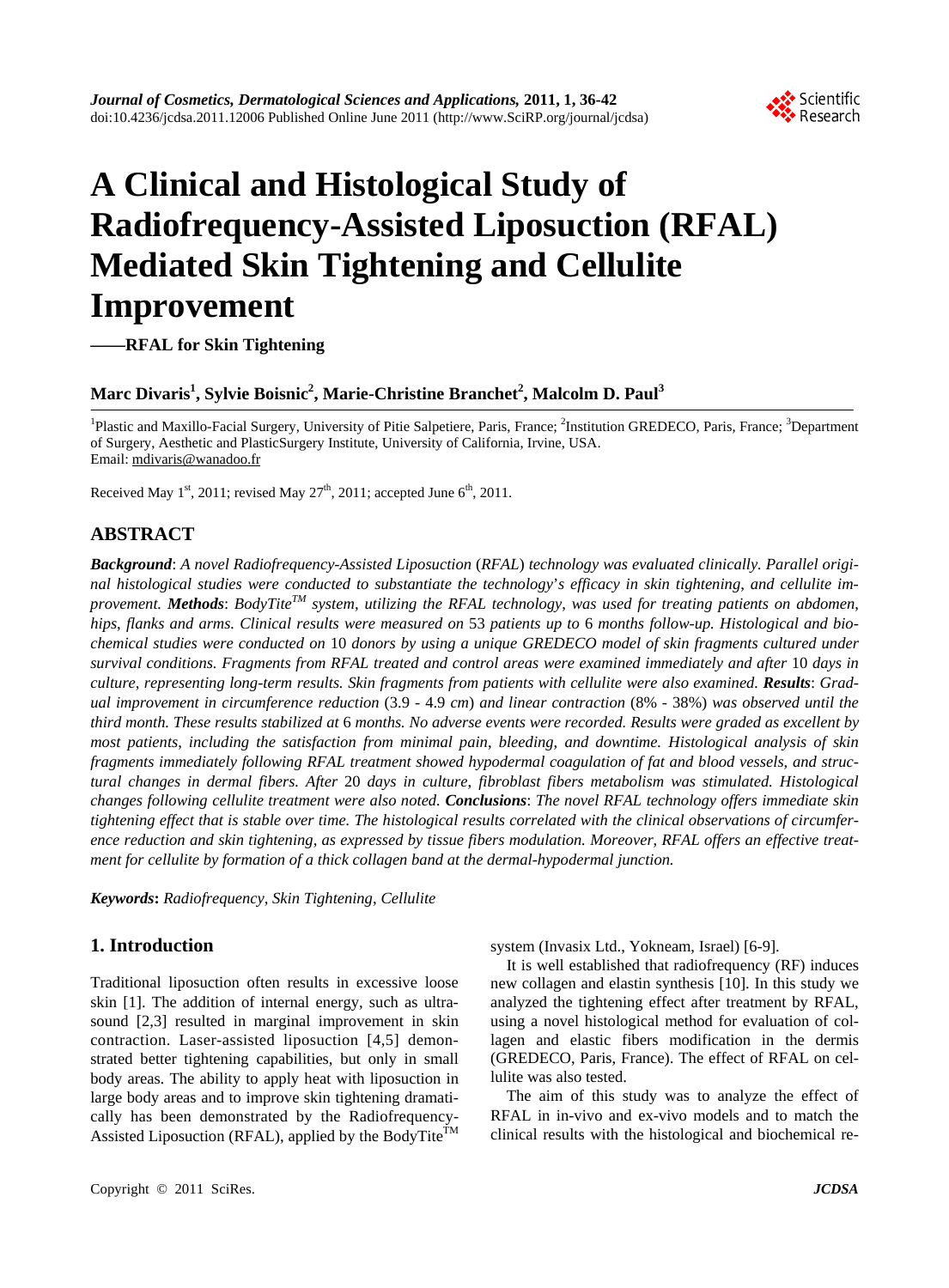sults.

## **2. Materials and Methods**

## **2.1. System**

The BodyTite<sup>TM</sup> system has a hand piece composed of internal and external electrodes [6,9]. The internal electrode is a cannula, which permits RF and heat emission simultaneously with fat aspiration. The controllable settings of the system include RF power, cut-off temperature and high and low impedance limits.

#### **2.2. Clinical Study Design**

The procedure was performed on 53 patients (42 women and 11 men), conducted at the Spontini Aesthetic Clinic in Paris, France. The treated body sites were 42 abdomens, flanks and hips and 14 arms. Cellulite samples were taken from buttocks and thighs.

The clinical protocol started with classic suction-assisted liposuction (SAL), followed by RFAL for skin tightening, yielding a fast procedure. It is, however, possible to start with RFAL and complete the aspiration with SAL, or perform the whole procedure with RFAL.

#### **2.3. Clinical Procedure**

The clinical protocol followed super-wet tumescent fluid infiltration according to the Klein technique [11]. The settings used were 30 - 40 W for arms, and 55 - 65 W for abdomen, hips and flanks. Cut-off temperature settings were  $38^{\circ}$ C - 41<sup>°</sup>C, maintained for  $\sim$ 2 minutes until the desired effect was reached. Treatment areas were divided to  $\sim$ 12 × 12 cm thermal zones and the mean effective energy delivered to each treated zone was ~10 kJ. The whole procedure took 4 - 5 minutes/thermal zone.

The arms were treated on posterior and interior parts to correct the loose and wrinkly appearance, respectively. While treating the abdominal region, the patient was lying in both supine and prone positions in order to treat the full circumference of the abdomen, hips and flanks.

## **2.4. In-Vivo Results Analysis**

Results of circumference measurements were analyzed pre-treatment, and then immediately, 6 weeks, 3 months and 6 months post-treatment.

Six women with pronounced cellulite on thighs and buttocks were followed to record the changes 3 months post treatment.

## **2.5. Ex-Vivo Study**

The GREDECO technology [12-14], is an ex-vivo model that enables the survival of full thickness skin fragments up to 21 days. Using this model, no histological, immu-

Skin fragments were recovered after abdominoplasty from 10 donors of the clinical study participants, following RFAL treatment and were tested versus untreated control areas. One portion of each fragment was fixed immediately after treatment (D0) in formol and was embedded in paraffin for histological analysis. Another portion of each fragment was cultured for 10 days (D10) in the GREDECO ex-vivo model and was used to analyze fibers synthesis. Each skin sample was placed on a porous membrane and positioned in a culture well with medium, kept in a sterilizer at  $37^{\circ}$ C and in air/CO<sub>2</sub> (95%/5%).

Serial sections of 4  $\mu$ m thicknesses were obtained from untreated and treated fragments at D0 or D10.

## **2.6. Ex-Vivo Results Analysis**

*Histological evaluation of skin fragments at D*0: sections stained with hemalun-eosin were compared for size and appearance of fat cells and coagulation of hypodermal blood vessels.

*Morphometric analysis of collagen fibers at D*10: sections were stained with a collagen specific staining of picric acid containing 0.1% Sirius-red. Collagen was analyzed by computerized morphometric image analysis. The stained slides were examined microscopically and photographed. The surface of collagen bundles was measured in  $\mu$ m<sup>2</sup> and the relative collagen content of the dermis was expressed as percentage of surface of analyzed dermis.

*Morphometric analysis of elastic fibers at D*10: slides stained by elastin specific staining of (+)catechine were analyzed by computerized morphometric image analysis. Elastic fibers from superficial and mid dermis were counted as percentage of surface of analyzed dermis. The length of elastic fibers was also measured.

Collagen synthesis at D10: skin fragments were enzymatically digested overnight at 4˚C, in 0.5 M acetic acid solution, containing pepsine. The fibroblastic activity of collagen synthesis was evaluated by a spectrocolorimetric method (540 nm), measuring the acido-soluble new collagen synthetized after specific staining by Sirius red (Sircoll Collagen Assay, Interchim). Results were expressed in µg collagen/mg skin biopsy.

Elastin synthesis at D10: the fibroblastic activity for elastin synthesis was evaluated in supernatants by a spectrocolorimetric method (513 nm), measuring the tropoelastin synthesized after a specific staining by elastin-dye complex (Sircoll Elastin Assay, Interchim). Results were expressed in µg elastin/ml.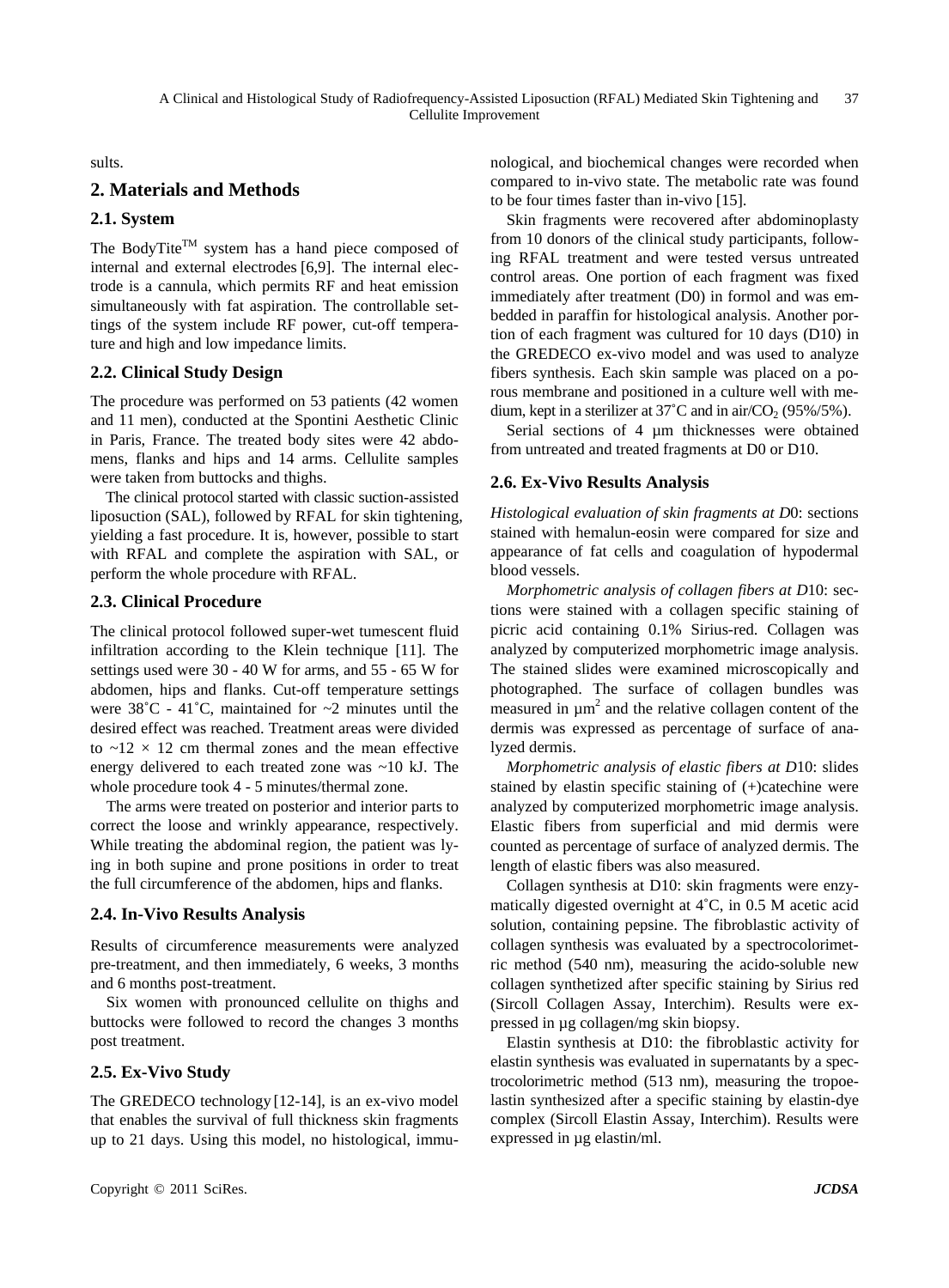A Clinical and Histological Study of Radiofrequency-Assisted Liposuction (RFAL) Mediated Skin Tightening and Cellulite Improvement

#### **2.7. Statistical Analysis**

Mean values and standard deviations were calculated for quantitative variables. The statistical significance of changes recorded was determined with the Student's t-test, whereby  $p < 0.05$  is considered statistically significant.

## **3. Results**

#### **3.1. Clinical Study**

All 53 patients were treated with suction-assisted liposuction (SAL) followed by RFAL. Following treatment, we observed an instantaneous firming of the skin and underlying tissue, ranging between 6% - 9% linear contraction. Skin contraction quantification was done by measurements in 2 and 3 dimensions.

2-*dimensions*: measurements of the distance between 2 points before and after treatment indicated the percent of linear contraction. Cutaneous shrinkage of arms was remarkable, with a linear contraction that increased up to 3 months and stabilized at 6 month post treatment (**Figure 1**). Abdomen results were more dramatic and followed a similar pattern (**Figure 2**). All patients showed abdominal and arms skin tightening following RFAL treatment that was statistically significant ( $p < 0.05$ ). Average linear contraction at 6 months follow-up was 19.6% for arms and 25.2% for abdomen with extreme values of 8% - 38%.

3*-dimensions*: Arms and abdomen circumference reduction was noted (**Figures 3-5**) and showed a similar time-response pattern to the linear contraction. Representative photos of arms (**Figures 3 and 4**) and abdomen (**Figure 5**) are shown. Average circumference reduction at 6 months follow-up was 3.8 cm for arms and 4.7 cm for abdomen. Third dimensional shrinkage in skin depth was also observed when comparing abdominal RFALtreated zones to control. Cellulite on thighs or buttocks showed a significant improvement 3 months post treatment (**Figure 6**). In addition, a reduction in ecchymosis and edema was observed, (in accordance with other study) [7], provoking less patient discomfort and quicker recuperation. Patient satisfaction at 6 months time was always positive except 1 case out of 23 arm cases that had excessive loose skin. No adverse events were recorded in all patients throughout the study.

#### **3.2. Histological Study**

*Immediate Results*: skin analysis of all abdominal fragments immediately after RFAL treatment showed coagulation of blood vessels and fat near the tract of the internal electrode (**Figure 7**). All donors showed significant immediate modification of collagen fibers, expressed as a



**Figure 1. Diagram of time dependent mean arm retraction, expressing linear contraction (%), and circumference reduction (cm).**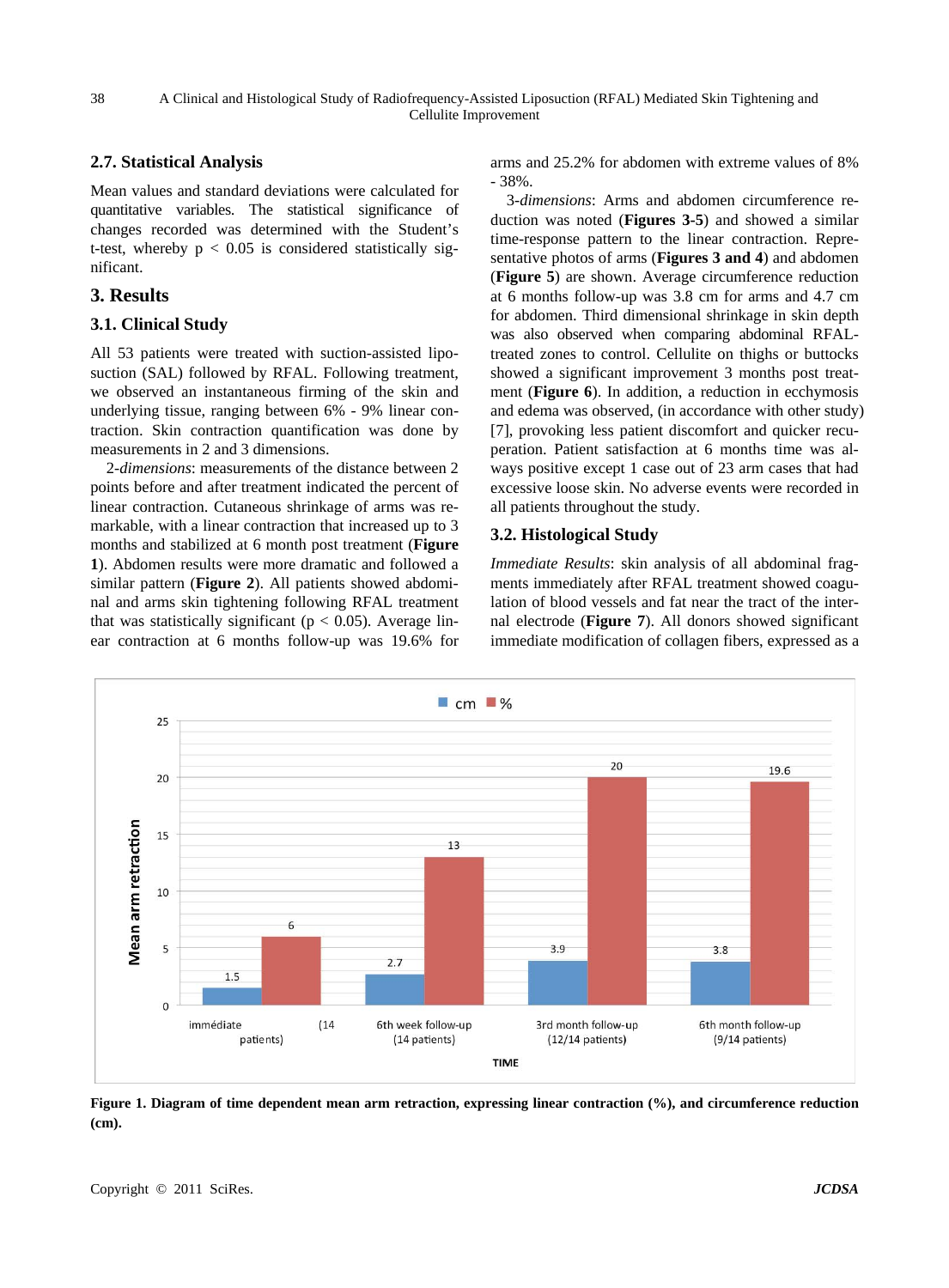

**Figure 2. Diagram of time dependant mean abdominal retraction, expressing linear contraction (%), and circumference reduction (cm).** 



**Figure 3. Woman's (58 years old) arm with loose skin without fat (a) and post-operational result after 1 month with good shrinkage of loose skin aspect (b).** 



**Figure 4. Woman's (49 years old) arm with fat (a), and post-operational result after 3 months with a reduction of 4.5 cm (b).** 

decrease of space between collagen fibers in the superficial and mid dermis (**Figure 8**). These results correlate with the immediate skin tightening in-vivo.



**Figure 5. Woman (54 years old) in "en position antefléchie" (a), and post-operational results after 6 months with significant improvement of abdomen and a circumference reduction of 6.5 cm (b).** 

A destruction of collagen fibers was observed in the deep dermis and at the dermal—hypodermal junction after treatment, manifested as thinning of spaced collagen bundles (**Figure 9**). This may indicate the capacity for collagen remodeling, and is in correlation with the long-term clinical findings. Modifications of elastic fibers after the treatment were observed at the dermal hypodermal-junction, showing partial destruction of elastic fibers. This was not seen in the superficial and mid dermis.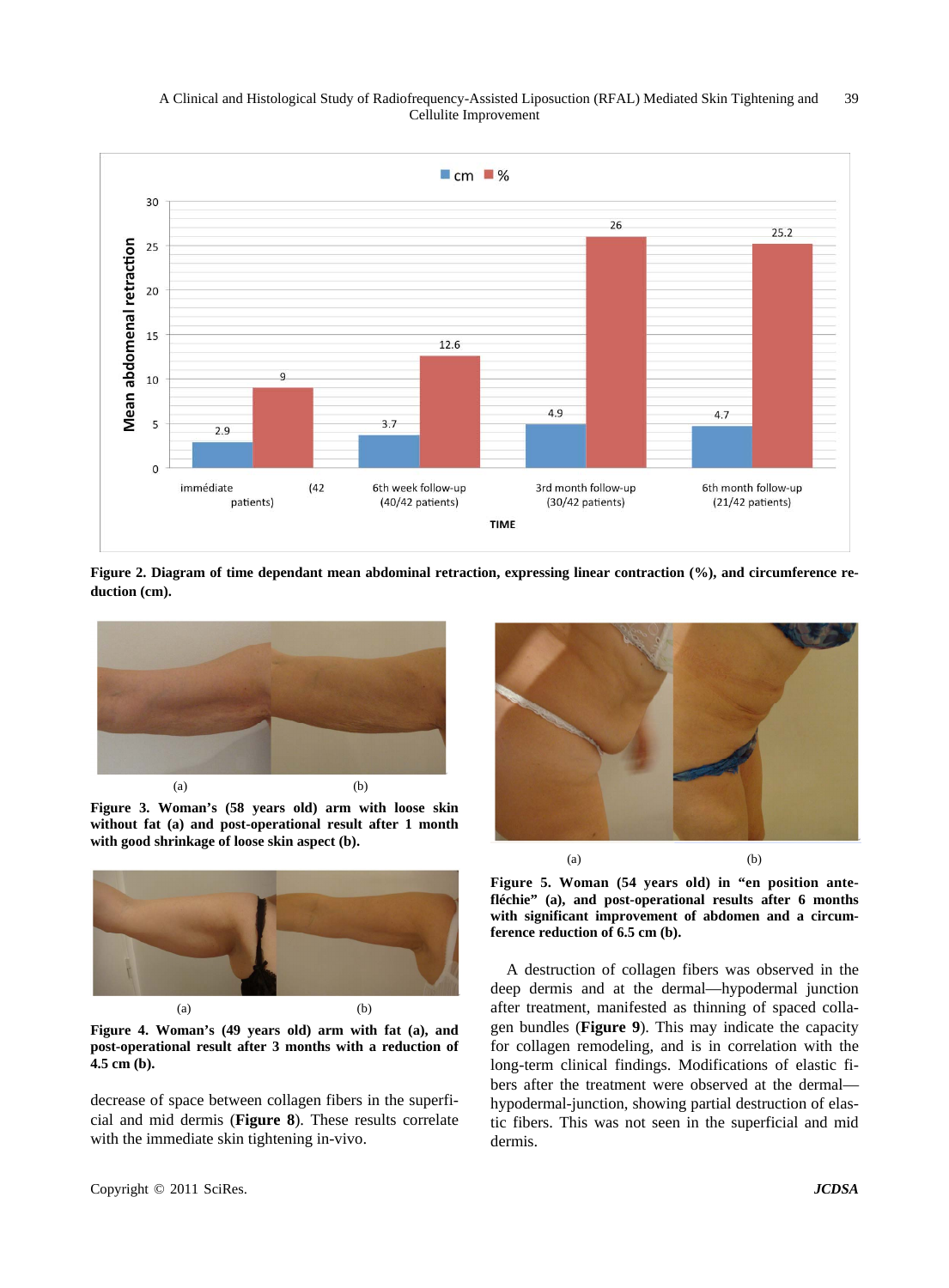

**Figure 6. Woman (52 years old) with cellulite appearance (a), and post-operational improvement of cellulite after 3 months (b).** 



**Figure 7. Histological results of untreated skin (a), and immediately following RFAL treatment, showing coagulated vessels (b), and adipolysis (c).** 



**Figure 8. Histological results of untreated skin (a), and immediately following RFAL treatment, showing contraction of the skin with decreased space between collagen fibers (b).** 



**Figure 9. Histological results of untreated skin (a), and immediately following RFAL treatment, showing destruction of fibrous tracts in hypodermis and spacing of collagen fibers in deep dermis (b).** 

*Long-term Results*: skin samples from RFAL treated patients were maintained for 10 days in ex-vivo survival conditions according to GREDECO's technology, representing long-term results in-vivo. Histological quantification of dermal elastic and collagen fibers was evaluated by computerized image analysis at D10. The treated skin samples showed a statistically significant increase in their collagen levels, expressed as percentage of surface of analyzed dermis:  $88.9\% \pm 3.5\%$  of collagen in the superficial-mid dermis versus  $83.8\% \pm 4.4\%$  for untreated skin (6% increase;  $p = 0.003$ ). In deep dermis, treated samples showed a dense collagen band with 87%  $\pm$  6.0% versus 79.1%  $\pm$  9.7% for control skin (10% increase;  $p = 0.04$ ). Formation of thick collagen band at the dermal-hypodermal junction may account for cellulite improvement (**Figure 10**).

Fragments from RFAL treated skin showed a statistically significant increase in its elastic fibers levels (9%) in superficial-mid dermis in comparison with untreated skin (7%) (28% increase;  $p = 0.003$ ). Similar results were noted in the deep dermis with 7.5% versus 6% elastic fibers (25% increase;  $p = 0.02$ ) (**Figure 11**). In deep dermis the mean length of an elastic fiber was statistically increased from 3.53 to 4.11 µm in treated skin (16% increase;  $p = 0.04$ )

A significant increase of collagen synthesis was measured as 22.3 µg/mg skin biopsy in RFAL-treated samples



**Figure 10. Histological results of untreated skin (a), and of RFAL-treated skin after 10 days in survival culture, showing thick collagen band at the dermal-hypodermal junction (b).** 



**Figure 11. Histological results of untreated skin (a), and of RFAL-treated skin after 10 days in survival culture, showing increase of elastic fibers quantity (b).**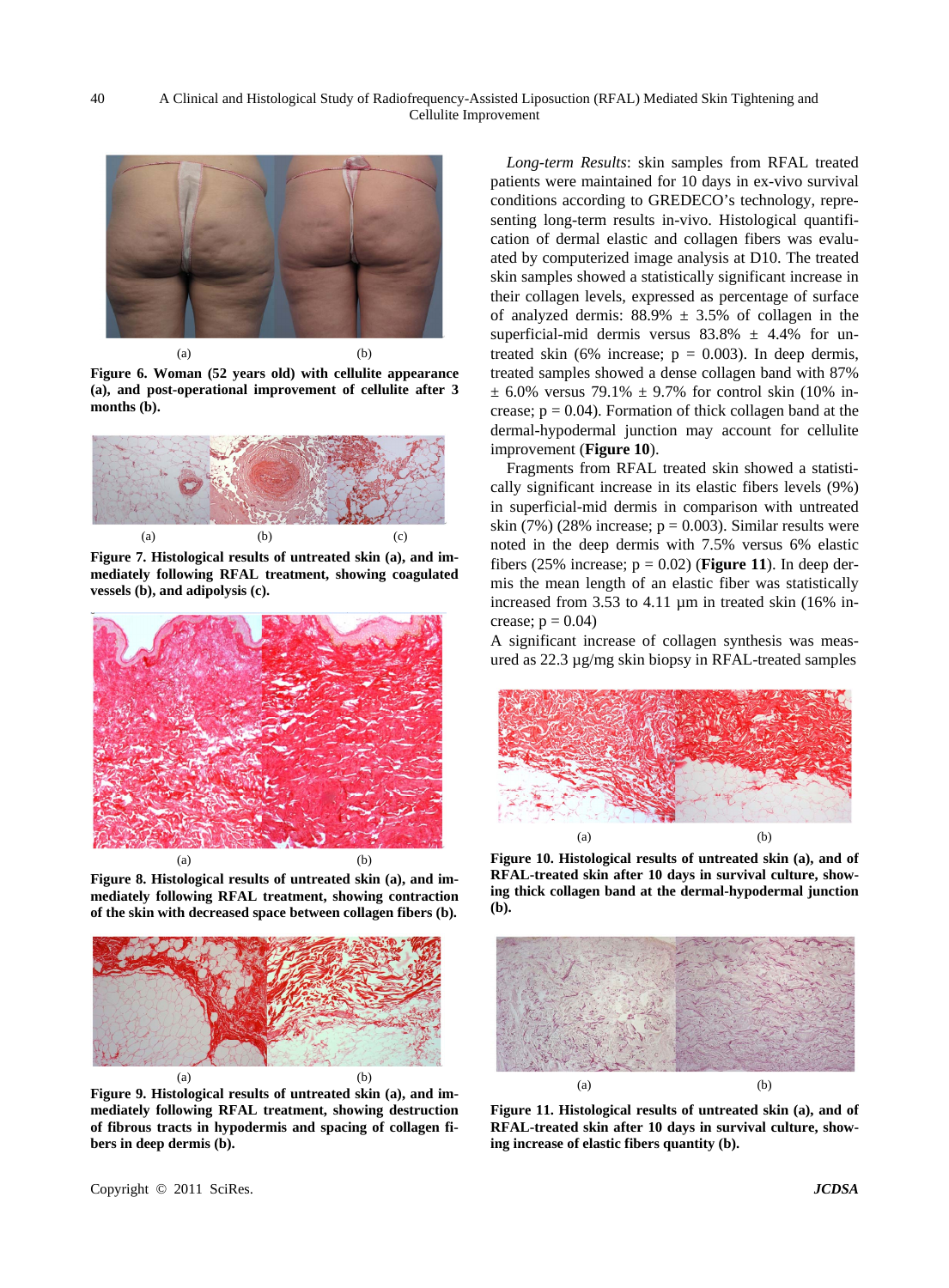versus 19.1 in untreated skin (16.7% increase;  $p = 0.03$ ).

A significant increase of elastin synthesis was also measured as 181 µg/ml supernatant in treated samples versus 146.8 in untreated skin  $(23.3\%$  increase; p = 0.045).

Average % increase of dermal collagen and elastic fibers induced by RFAL after 10 days in culture are summarized in **Table 1.** 

#### **4. Discussion**

Skin contraction and circumference reduction observed clinically after RFAL treatment, correlated with the histological findings by the GREDECO model applied in this study: a decrease of spaces between collagen fibers in superficial and mid dermis, increased dermal synthesis of collagen and elastin, as well as increased elastic fibers length. Coagulation of fat that may be effectively and moderately aspirated, and coagulation of blood vessels that is manifested in reduced ecchymosis, were also observed.

In addition, RFAL seems very promising in the treatment of cellulite, due to the formation of a thick collagen band at the dermal-hypodermal junction. This collagen reorganization may prevent the hernia of adipose tissue into the deep dermis, which is manifested as cellulite. The elimination of subcutaneous fat and the modulation of tissue fibers further contribute to cellulite improvement. This finding is of a particular interest in view of the inability of current liposuction technologies to improve cellulite; in fact, occasionally SAL is known to make cellulite worse.

Clinical results of circumference reduction and linear skin contraction of arms and abdomen showed amelioration between the 6th week and the 3rd month. Results stabilized after 3 months, indicating that healing of the underlying tightened tissues took place during the first 3 months post treatment. Results obtained after average healing of 3 months showed stability for at least 3 additional months. The cutaneous retraction is also tied to the coagulation of deep networks of hypodermal septa and fascias [16]. Further follow-up after one year, would substantiate the long term results.

The efficacy of skin tightening induced by RFAL is

**Table 1. Long-term dermal fibers modification by RFAL.** 

| <b>Measured Parameter</b> | % Increase |
|---------------------------|------------|
| Collagen Level            | 8.0        |
| Elastin level             | 26.5       |
| Collagen Synthesis        | 16.7       |
| <b>Elastin Synthesis</b>  | 23.3       |
| Elastic fiber length      | 16.0       |

due to the dramatic changes of cutaneous retraction which were observed immediately after RF application. The higher the RF power, the higher and faster the temperature rise, inflicting more significant coagulation and thermal contraction within safety limits. This immediate shrinking is more pronounced in the abdomen (9%) than in the arms (6%), and is due to the introduction of more RF energy in abdomen than in arms.

The ex-vivo method of long-term skin culture used in this study [13] simulates the in-vivo environment. Moreover, the metabolic activity of skin fragments maintained under the GREDECO survival conditions is accelerated and represents a long-term in-vivo response [15]. All these results are due to the RF stimulation, as previously shown [12,17,18]. The final result is an improved body contour along with skin of improved quality and increased elasticity.

## **5. Conclusions**

The RFAL technology is based on the delivery of direct RF energy into the subcutaneous fat to coagulate and softens adipose tissues for easy aspiration, and gently heat the subcutaneous and dermal fibrous matrix to sub-necrotic contractile levels. The heating is fast and uniform and when using appropriate settings and clinical monitoring of the target area, there are no adverse events. The RFAL technology involves three simultaneous clinical effects of coagulation, fat aspiration, and skin tightening.

RFAL technology offers superior performance compared with other methods of liposuction due to increased skin tightening and mild operation resulting in higher safety, patient tolerance, and fast recovery. In addition, the RFAL system is effective in cellulite treatment. As a result of the unique GREDECO methodology, it was possible to compare clinical and histological results, which were found to be highly correlated.

#### **REFERENCES**

- [1] J. A. Klein, "The Tumescent Technique: Anaesthesia and Modifies Liposuction Technique," *Dermatologic Clinics*, Vol. 8, No. 3, 1990, pp. 425-437.
- [2] R. Graf, A. Auerswal, R. C. Damasio, R. Rippel, L. R. de Araujo, L. H. Bigarelli and C. L. Franck, "Ultrasound-Assisted Liposuction: An Analysis of 348 Cases," *Aesthetic Plastic Surgery*, Vol. 27, No. 2, 2003, pp. 146-153. [doi:10.1007/s00266-002-1516-x](http://dx.doi.org/10.1007/s00266-002-1516-x)
- [3] C. Troilus, "Ultrasound Assisted Lipoplasty: Is It Really Safe?" *Aesthetic Plastic Surgery*, Vol. 23, No. 5, 1999, pp. 307-311. [doi:10.1007/s002669900290](http://dx.doi.org/10.1007/s002669900290)
- [4] S. S. Collawn, "Skin Tightening with Fractional Lasers, Radiofrequency, Smartlipo," *Annals of Plastic Surgery*,